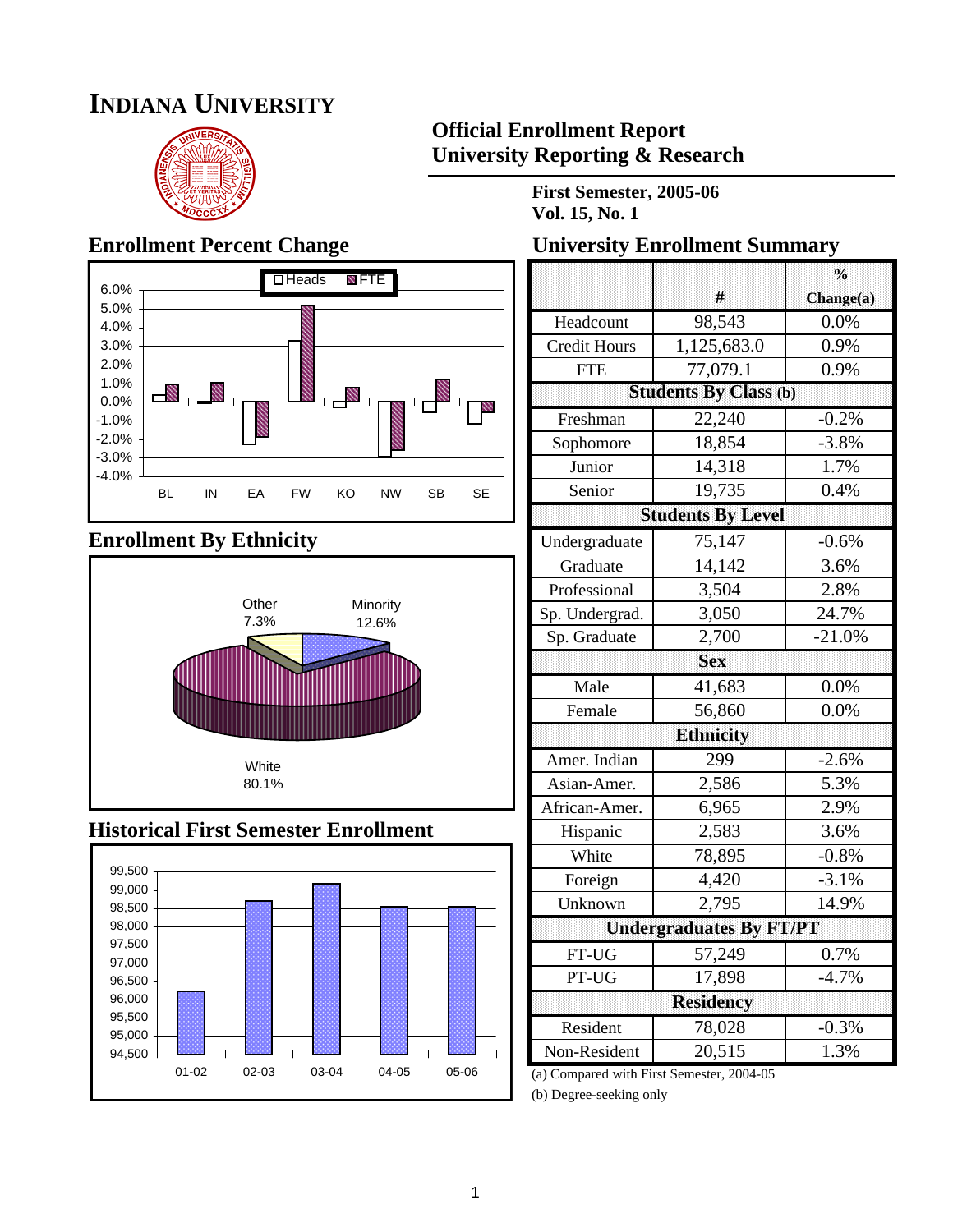# **Campus Enrollment Summary**

|                                | <b>Headcount</b> |                                | <b>Credit Hours</b> |                                | <b>FTIE</b> |                                |  |
|--------------------------------|------------------|--------------------------------|---------------------|--------------------------------|-------------|--------------------------------|--|
|                                | #                | $\frac{0}{0}$<br><b>Change</b> | #                   | $\frac{0}{0}$<br><b>Change</b> | #           | $\frac{0}{0}$<br><b>Change</b> |  |
| <b>BL</b>                      | 37.958           | 0.4%                           | 509,954.5           | 1.0%                           | 35,095.4    | 0.9%                           |  |
| ĪŃ                             | 29,933           | $-0.1%$                        | 315,741.0           | 1.1%                           | 21,682.0    | 1.0%                           |  |
| EA                             | 2,459            | $-2.3%$                        | 23,525.5            | $-2.0\%$                       | 1.573.2     | $-1.9\%$                       |  |
| $\boldsymbol{F}\boldsymbol{W}$ | 6.688            | 3.3%                           | 68,740.0            | 5.1%                           | 4.638.8     | 5.2%                           |  |
| <b>KO</b>                      | 2.895            | $-0.3%$                        | 28,127.0            | 0.7%                           | 1.889.8     | 0.8%                           |  |
| <b>NW</b>                      | 4.987            | $-2.9\%$                       | 47.984.0            | $-2.7\%$                       | 3,253.9     | $-2.6\%$                       |  |
| <b>SB</b>                      | 7,459            | $-0.6%$                        | 71,368.0            | 1.2%                           | 4,865.5     | 1.2%                           |  |
| <b>SE</b>                      | 6.164            | $-1.2\%$                       | 60,243.0            | $-0.7\%$                       | 4.080.5     | $-0.6\%$                       |  |

## **By Headcount, Credit Hours, and FTE**

## **Historical First Semester Enrollment**





### **By Undergraduate Enrollment Status By Residency**

|           |        | <b>Full-Time UG</b>            | <b>Part-Time UG</b> |                                     |  |  |  |
|-----------|--------|--------------------------------|---------------------|-------------------------------------|--|--|--|
|           | #      | $\frac{0}{2}$<br><b>Change</b> | #                   | $\frac{0}{\alpha}$<br><b>Change</b> |  |  |  |
| <b>BL</b> | 27,873 | 0.8%                           | 1,247               | $-11.2%$                            |  |  |  |
| IN        | 13,600 | 0.4%                           | 6,937               | $-4.9\%$                            |  |  |  |
| EA        | 1,275  | 0.2%                           | 853                 | $-5.4%$                             |  |  |  |
| <b>FW</b> | 3,861  | 5.5%                           | 2,037               | $-3.5%$                             |  |  |  |
| KO        | 1,410  | $-0.3%$                        | 1,115               | 2.2%                                |  |  |  |
| <b>NW</b> | 2,415  | $-4.5%$                        | 1,627               | $-2.1%$                             |  |  |  |
| <b>SB</b> | 3,615  | 3.0%                           | 2,203               | $-5.9\%$                            |  |  |  |
| <b>SE</b> | 3,200  | $-1.1%$                        | 1,879               | $-5.2%$                             |  |  |  |

*FW - IU Students Only*

|                | <b>Full-Time UG</b> |                                | <b>Part-Time UG</b> |                                |                |        | <b>Resident</b>                | <b>Non-Resident</b> |                                |
|----------------|---------------------|--------------------------------|---------------------|--------------------------------|----------------|--------|--------------------------------|---------------------|--------------------------------|
|                | #                   | $\frac{0}{0}$<br><b>Change</b> | #                   | $\frac{0}{0}$<br><b>Change</b> |                | #      | $\frac{0}{0}$<br><b>Change</b> | #                   | $\frac{0}{2}$<br><b>Change</b> |
| <b>BL</b>      | 27,873              | 0.8%                           | 1.247               | $-11.2%$                       | BL             | 22,583 | 0.2%                           | 15,375              | $0.6\%$                        |
| IN             | 13,600              | 0.4%                           | 6,937               | $-4.9\%$                       | IN             | 27,459 | $-0.3%$                        | 2,474               | 2.9%                           |
| EA             | 1.275               | 0.2%                           | 853                 | $-5.4\%$                       | EA             | 2,138  | $-3.8\%$                       | 321                 | 9.2%                           |
| $\bm{F}\bm{W}$ | 3.861               | 5.5%                           | 2.037               | $-3.5\%$                       | <b>FW</b>      | 6.428  | 4.3%                           | 260                 | $-16.4%$                       |
| <b>KO</b>      | 1.410               | $-0.3%$                        | 1,115               | 2.2%                           | K <sub>O</sub> | 2,875  | $0.0\%$                        | 20                  | $-25.9\%$                      |
| $N\bar{W}$     | 2.415               | $-4.5%$                        | 1,627               | $-2.1%$                        | <b>NW</b>      | 4,933  | $-2.9\%$                       | 54                  | $-8.5\%$                       |
| SB             | 3.615               | 3.0%                           | 2.203               | $-5.9\%$                       | <b>SB</b>      | 7,052  | $-0.9\%$                       | 407                 | 4.9%                           |
| SE             | 3,200               | $-1.1%$                        | 1,879               | $-5.2\%$                       | <b>SE</b>      | 4,560  | $-3.9\%$                       | 1,604               | 7.3%                           |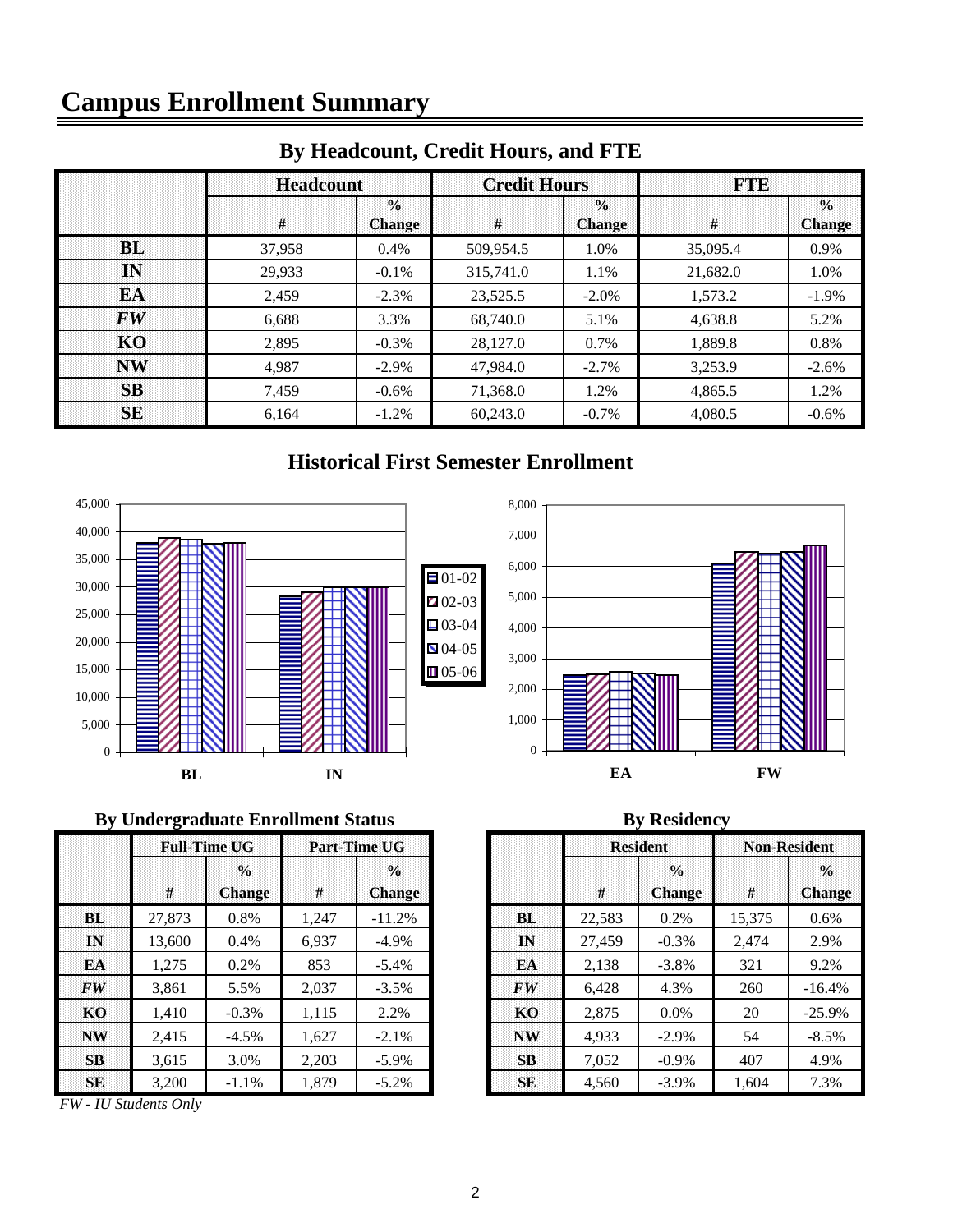# **Campus Enrollment Summary**

|           | <b>Freshman</b> |                                | <b>Sophomore</b> |                                  |       | <b>Junior</b>                  | <b>Senior</b> |                                     |  |
|-----------|-----------------|--------------------------------|------------------|----------------------------------|-------|--------------------------------|---------------|-------------------------------------|--|
|           | #               | $\frac{0}{n}$<br><b>Change</b> | #                | $\frac{0}{\pi}$<br><b>Change</b> | #     | $\frac{0}{0}$<br><b>Change</b> | #             | $\frac{0}{\alpha}$<br><b>Change</b> |  |
| <b>BL</b> | 7,761           | 9.3%                           | 6,823            | $-4.7%$                          | 6,664 | $-0.9\%$                       | 7,872         | $-2.5%$                             |  |
| IN        | 5.323           | $-4.6\%$                       | 5.464            | $-5.6\%$                         | 3,696 | 5.4%                           | 6.054         | 1.3%                                |  |
| EA        | 834             | $-6.0\%$                       | 587              | $-4.4\%$                         | 309   | 11.6%                          | 398           | 0.3%                                |  |
| FW        | 2,396           | $-4.0\%$                       | 1.298            | 6.6%                             | 799   | $-5.1\%$                       | 1.405         | 15.6%                               |  |
| KO        | 963             | $-1.6\%$                       | 784              | $-2.2%$                          | 333   | 16.0%                          | 445           | 1.8%                                |  |
| <b>NW</b> | 1.500           | $-6.4\%$                       | 1,162            | $-6.1\%$                         | 561   | 8.7%                           | 819           | $-1.7\%$                            |  |
| <b>SB</b> | 2.002           | 0.3%                           | 1.419            | $-0.8%$                          | 938   | $-2.2%$                        | 1.459         | $-0.3%$                             |  |
| <b>SE</b> | 1.461           | $-11.4%$                       | 1.317            | $-2.5%$                          | 1,018 | 5.5%                           | 1,283         | 2.3%                                |  |

## **By Undergraduate Class Standing**

## **Historical First Semester Enrollment**





### **Graduate and Professional Enrollment**

|           | <b>Graduate</b> |                                | <b>Professional</b> |                                |               |        | <b>Male</b>                    | <b>Female</b> |                        |
|-----------|-----------------|--------------------------------|---------------------|--------------------------------|---------------|--------|--------------------------------|---------------|------------------------|
|           | #               | $\frac{0}{0}$<br><b>Change</b> | #                   | $\frac{0}{0}$<br><b>Change</b> |               | #      | $\frac{0}{0}$<br><b>Change</b> | #             | $\frac{0}{2}$<br>Chang |
| BL.       | 6,950           | 1.8%                           | 954                 | 1.8%                           | <b>BL</b>     | 18,312 | $0.1\%$                        | 19,646        | $0.6\%$                |
| IN        | 4,738           | 8.1%                           | 2,550               | 3.2%                           | $\mathbf{IN}$ | 12,570 | $-0.9\%$                       | 17,363        | 0.5%                   |
| <b>EA</b> | $\Omega$        | n/a                            |                     |                                | EA            | 787    | 3.4%                           | 1,672         | $-4.7%$                |
| <b>FW</b> | 533             | 3.9%                           |                     |                                | <b>FW</b>     | 2,638  | 3.9%                           | 4,050         | 2.9%                   |
| KO        | 77              | 6.9%                           |                     |                                | KO.           | 877    | 6.7%                           | 2,018         | $-3.0%$                |
| <b>NW</b> | 386             | 2.9%                           |                     |                                | <b>NW</b>     | 1,472  | $-4.3\%$                       | 3,515         | $-2.4%$                |
| SB        | 812             | $-5.0\%$                       |                     |                                | <b>SB</b>     | 2,786  | 2.7%                           | 4,673         | $-2.4%$                |
| <b>SE</b> | 646             | 2.1%                           |                     |                                | SE            | 2,241  | $-4.8\%$                       | 3,923         | 1.0%                   |

*FW - IU Students Only*

|              |                 | raduate and Professional Enrollment |       |                                |                                | <b>By Sex</b> |                                |        |                                |  |  |
|--------------|-----------------|-------------------------------------|-------|--------------------------------|--------------------------------|---------------|--------------------------------|--------|--------------------------------|--|--|
|              | <b>Graduate</b> |                                     |       | <b>Professional</b>            |                                |               | <b>Male</b>                    |        | <b>Female</b>                  |  |  |
|              | #               | $\frac{0}{0}$<br><b>Change</b>      | $\#$  | $\frac{0}{0}$<br><b>Change</b> |                                | #             | $\frac{0}{0}$<br><b>Change</b> | $\#$   | $\frac{0}{0}$<br><b>Change</b> |  |  |
| BL           | 6.950           | 1.8%                                | 954   | 1.8%                           | <b>BL</b>                      | 18,312        | 0.1%                           | 19,646 | $0.6\%$                        |  |  |
| IN           | 4,738           | 8.1%                                | 2,550 | 3.2%                           | $\mathbf{IN}$                  | 12.570        | $-0.9\%$                       | 17,363 | $0.5\%$                        |  |  |
| EA           | 0               | n/a                                 |       |                                | EA                             | 787           | 3.4%                           | 1,672  | $-4.7\%$                       |  |  |
| FW           | 533             | 3.9%                                |       |                                | $\boldsymbol{F}\boldsymbol{W}$ | 2,638         | 3.9%                           | 4,050  | 2.9%                           |  |  |
| KО           | 77              | 6.9%                                |       |                                | KO                             | 877           | 6.7%                           | 2,018  | $-3.0\%$                       |  |  |
| $\mathbf{W}$ | 386             | 2.9%                                |       |                                | <b>NW</b>                      | 1,472         | $-4.3%$                        | 3,515  | $-2.4\%$                       |  |  |
| SB           | 812             | $-5.0\%$                            |       |                                | SB                             | 2.786         | 2.7%                           | 4,673  | $-2.4\%$                       |  |  |
| SE           | 646             | 2.1%                                |       |                                | SE                             | 2,241         | $-4.8%$                        | 3,923  | 1.0%                           |  |  |